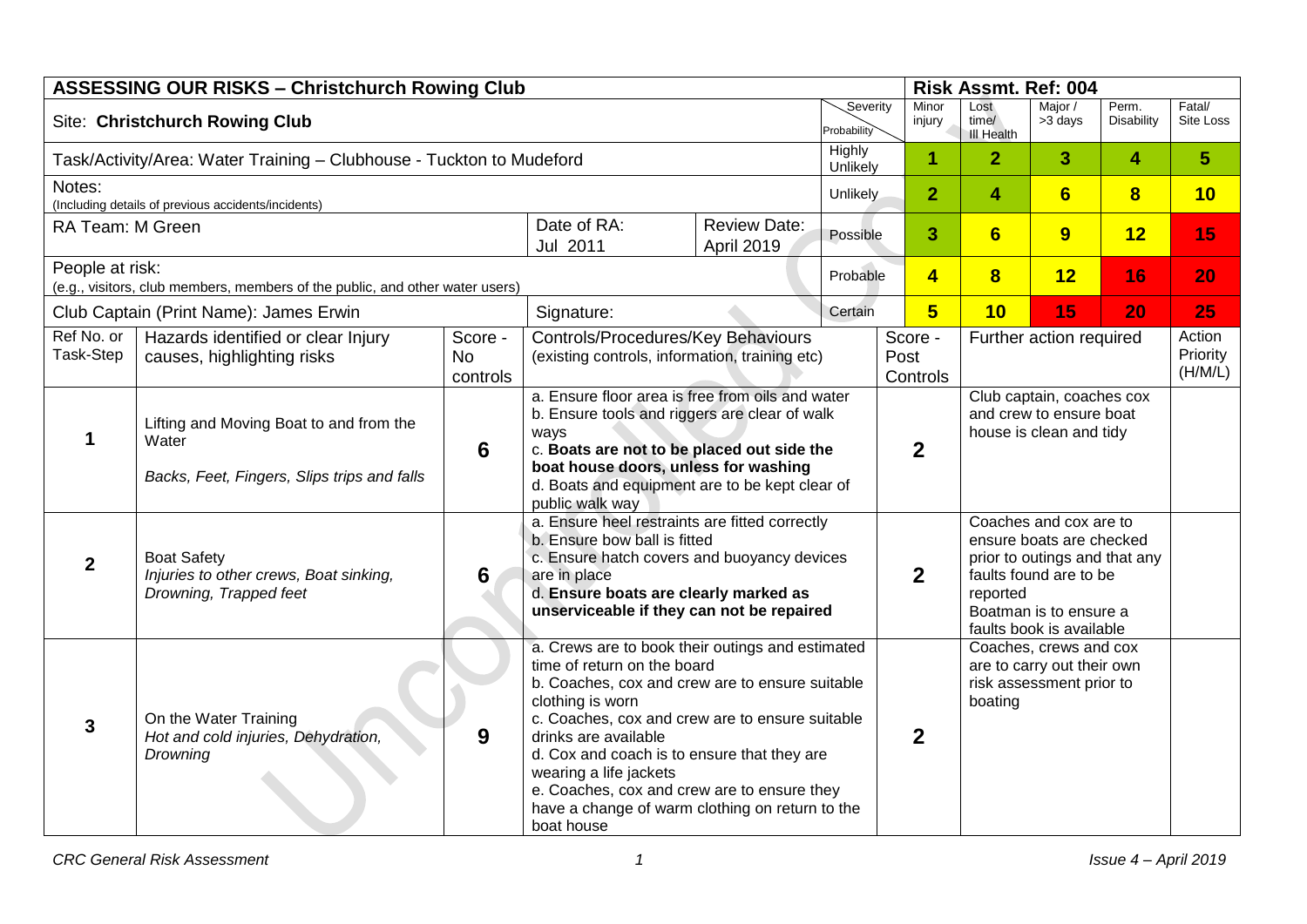| Ref No. or<br>Task-Step | Hazards identified or clear Injury<br>causes, highlighting risks                      | Score -<br><b>No</b><br>controls | Controls/Procedures/Key Behaviours<br>(existing controls, information, training etc)                                                                                                                                                                                                                                                                                                                          | Score -<br>Post<br><b>Controls</b> | Further action required                                                                                                                                                                                               | Action<br>Priority<br>(H/M/L) |
|-------------------------|---------------------------------------------------------------------------------------|----------------------------------|---------------------------------------------------------------------------------------------------------------------------------------------------------------------------------------------------------------------------------------------------------------------------------------------------------------------------------------------------------------------------------------------------------------|------------------------------------|-----------------------------------------------------------------------------------------------------------------------------------------------------------------------------------------------------------------------|-------------------------------|
| 4                       | Weather<br>Hot and cold injuries, Dehydration,<br>Drowning, Damage to equipment       | 15                               | a. No crews are to go onto the water in extreme<br>weather conditions (high winds, freezing, fast<br>flowing water, tide, etc)                                                                                                                                                                                                                                                                                | 6                                  | Coaches are to carry out a<br>risk assessment<br>If safety rep is there he<br>should be consulted                                                                                                                     | н                             |
| 5                       | Capsize<br>Cold injuries, Drowning, Trapped feet                                      | 15                               | a. All rowing members are to have completed a<br>capsize drill to British Rowing Standards.<br>b. All crews are to have completed a swim test<br>c. Crews are to ensure that all boat fitting are<br>serviceable<br>d. Crew are to stay with the boat and make their<br>way to shore or wait for the safety boat<br>e. Cox are to ensure that they have checked<br>their life jackets prior to getting afloat | 6                                  | Coaches are to check that<br>crews have completed<br>swim test and capsize drills<br>Boatman to ensure life<br>jacket are checked on a 6<br>monthly basis<br>Coaches and crews are to<br>be aware of non-<br>swimmers | н                             |
| 6                       | <b>Other Water Users</b><br>Damage to equipment, Injuries to people                   | 9                                | a. Coxes and steersmen are to keep a lookout at<br>all times<br>b. Coxes and steersmen are to keep to the<br>correct side of the channels<br>c. Crews must be courteous at all times to other<br>water users                                                                                                                                                                                                  | $\overline{2}$                     | Any incidents are to be<br>reported on return to the<br>boathouse to club captains,<br>or a coach.                                                                                                                    |                               |
|                         | Boats being swamping<br>Cold injuries, Drowning, Trapped feet,<br>Damage to equipment | 6                                | a. Water conditions are to be monitored by<br>coaches, coxes and safety advisor<br>b. Coxes and crew are to be aware of wash<br>from powered craft<br>c. All safety boats are to carry first aid and<br>safety equipment                                                                                                                                                                                      | $\mathbf 2$                        | Coaches and Safety rep<br>are to ensure safety bags<br>are regularly checked<br>Coaches to comply with:<br>RA: 03 par 05                                                                                              |                               |
| 8                       | Hypothermia<br>Death                                                                  | 15                               | a. Crews, coxswains and coaches are to ensure<br>they are suitably dressed for weather conditions<br>b. Crews, coxswains and coaches to<br>understand and carry out any action required                                                                                                                                                                                                                       | 6                                  | Coaches and Coxes must<br>complete a first aid course                                                                                                                                                                 | н                             |

## Comments: **1. All Coaches and crews must comply with the BR Row Safe Guidelines**

- **2. All Coaches and crews must comply with the rules of local navigation (on the Safety notice board)**
- **3. All accidents or incidents must be reported on line [\(https://incidentreporting.britishrowing.org/login?destination=reports\)](https://incidentreporting.britishrowing.org/login?destination=reports)**
- **4. Club coaches must produce their own risk assessment for water training, referring the Club's Standard Risk Assessment**